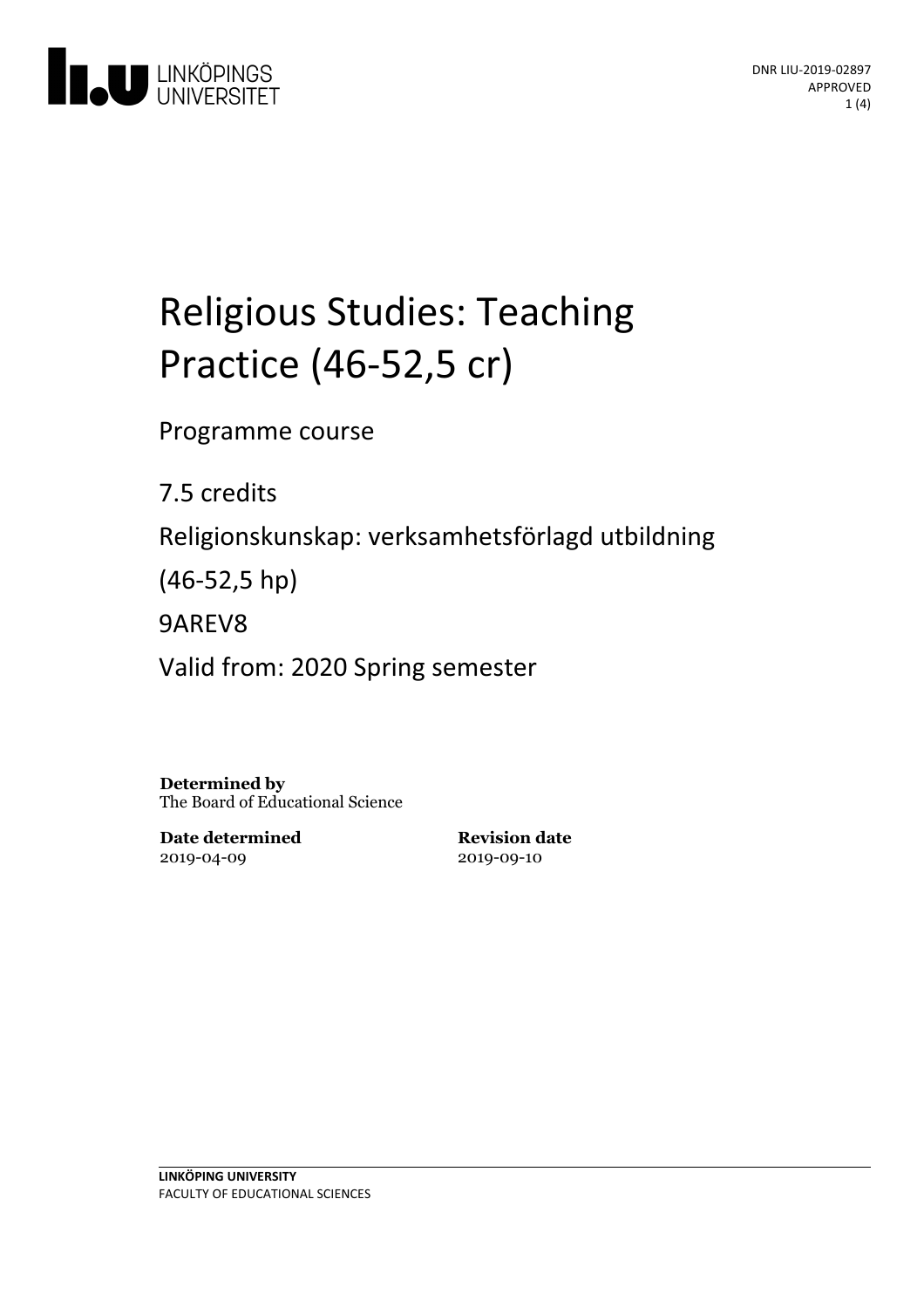## Main field of study

Religious Studies

Course level Second cycle

## Advancement level

A1X

#### Course offered for

Secondary School Teacher Programme with a specialization in Teaching in Grades 7-9 of the Compulsory School

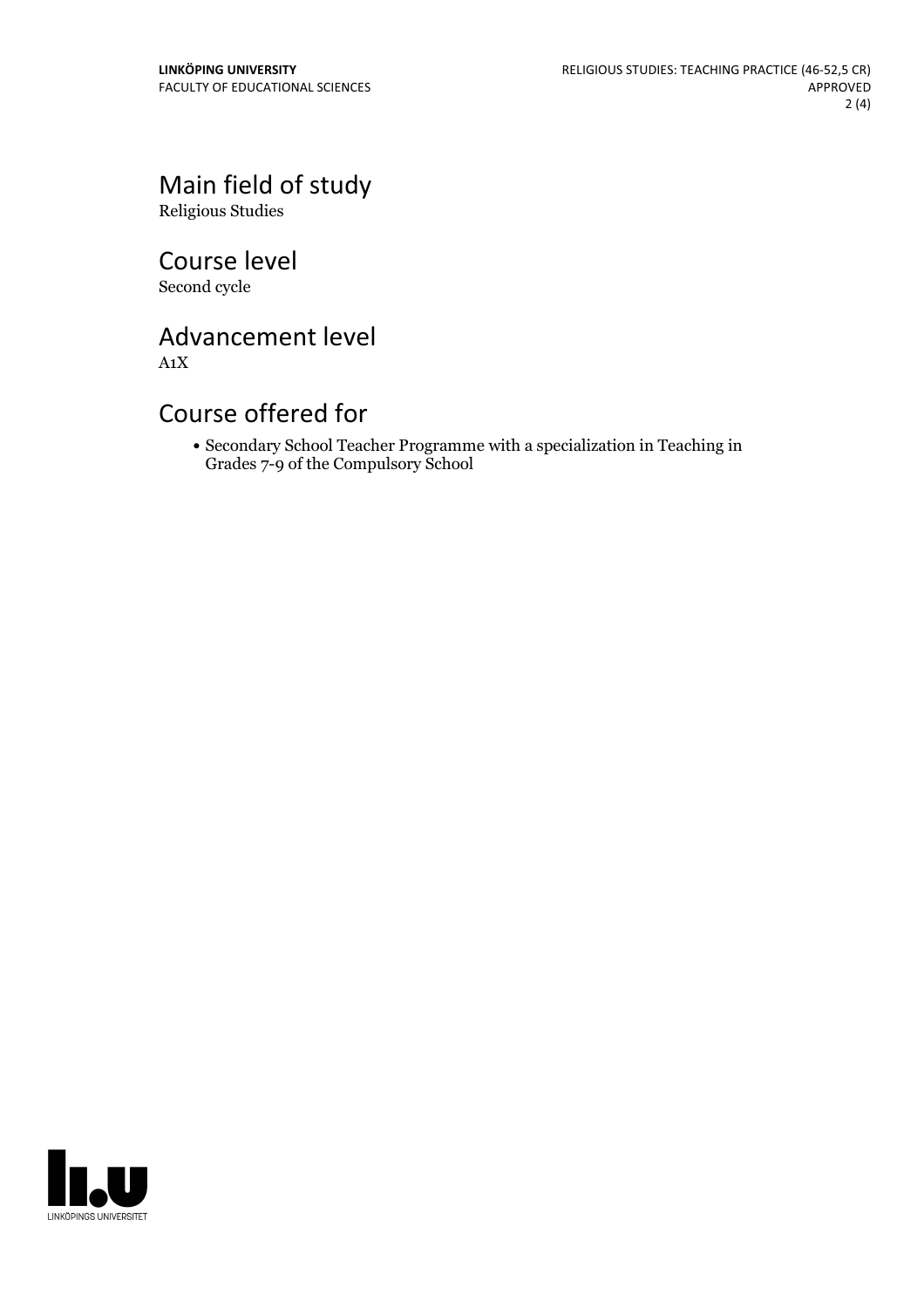#### Examination

A student may be compelled to interrupt education in the workplace prematurely and be given a failgrade if there is a palpable risk that the student, as a result of serious impropriety, risks harming <sup>a</sup> person in the operations, such as <sup>a</sup> pupil, patient or equivalent. The student may not return to participate in the education in the workplace until the examiner has determined and confirmed that the student has the knowledge and skills required such that the risk of harm to another person does not arise. A student has the right to a maximum of two such

episodes. Education in the workplace requires work equivalent of about <sup>40</sup> hours per week for <sup>a</sup> full-time student. On the condition that sufficient grounds for assessment of the performance of <sup>a</sup>

student during education in the workplace relative to the objectives of the course are available, a grade may be set even if the student has been partially absent from the education in the workplace or has interrupted it prematurely. Applies to all courses regardless of grading scale.

Students failing an exam covering either the entire course or part of the course two times are entitled to have a new examiner appointed for the reexamination.

If the course has a three-graded grading scale (U - VG), following applies:

Students who have passed an examination may not retake it in order to improve their grades.

The following applies to courses that include a compulsory component:

If special circumstances prevail, and if it is possible with consideration of the nature of the compulsory component, the examiner may decide to replace the compulsory component with another equivalent component.

If the LiU coordinator for students with disabilities has granted a student the right to an adapted examination for <sup>a</sup> written examination in an examination hall, the student has the right to it. If the coordinator has instead recommended for the student an adapted examination or alternative form of examination, the examiner may grant this if the examiner assesses that it is possible, based on consideration of the course objectives.

## Grades

Three-grade scale, U, G, VG